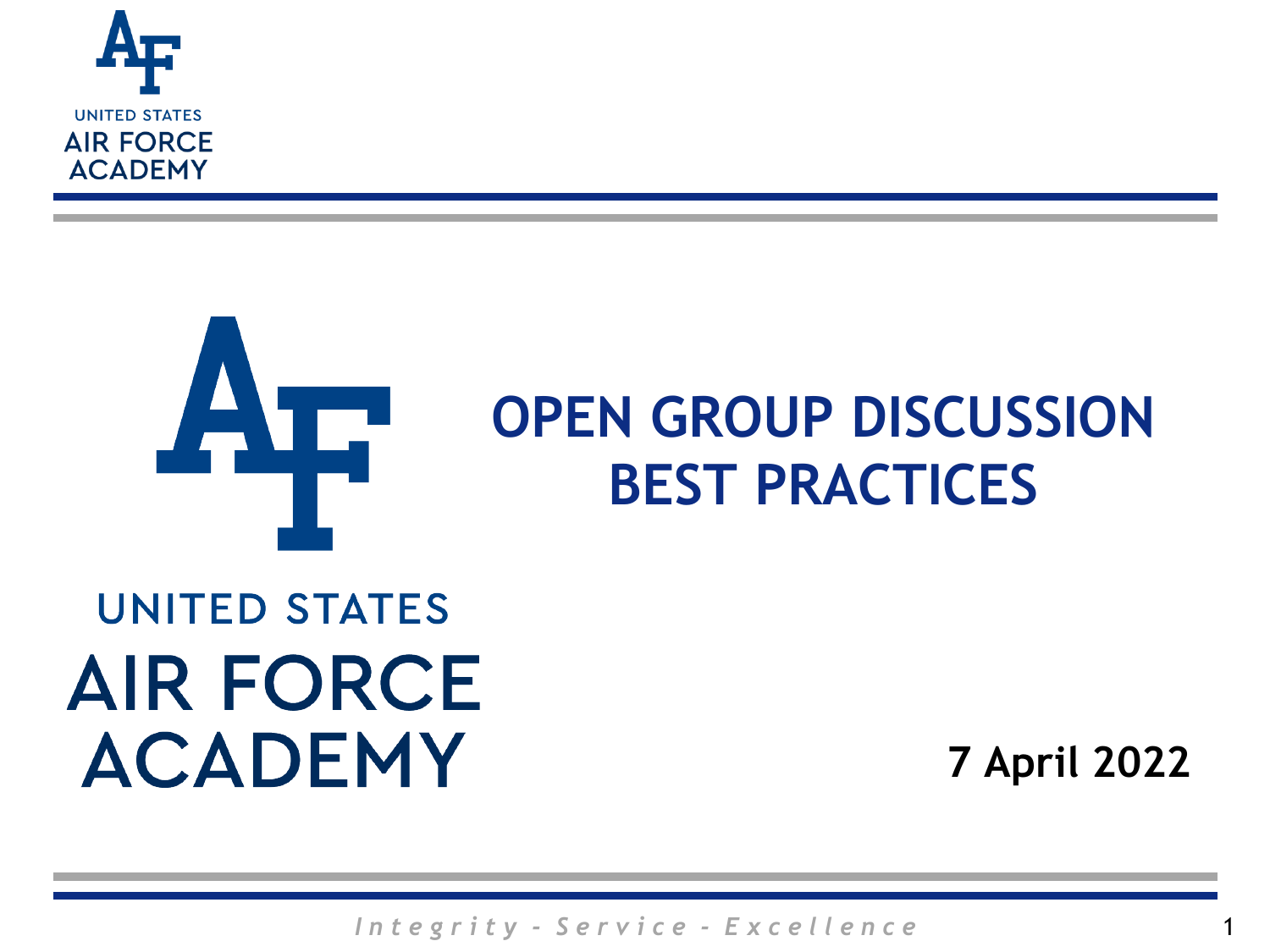

# **Parent Group Infrastructure**

- 501 (c)(3)
- **Bylaws**
- **Policies and Procedures**
- **Access to information**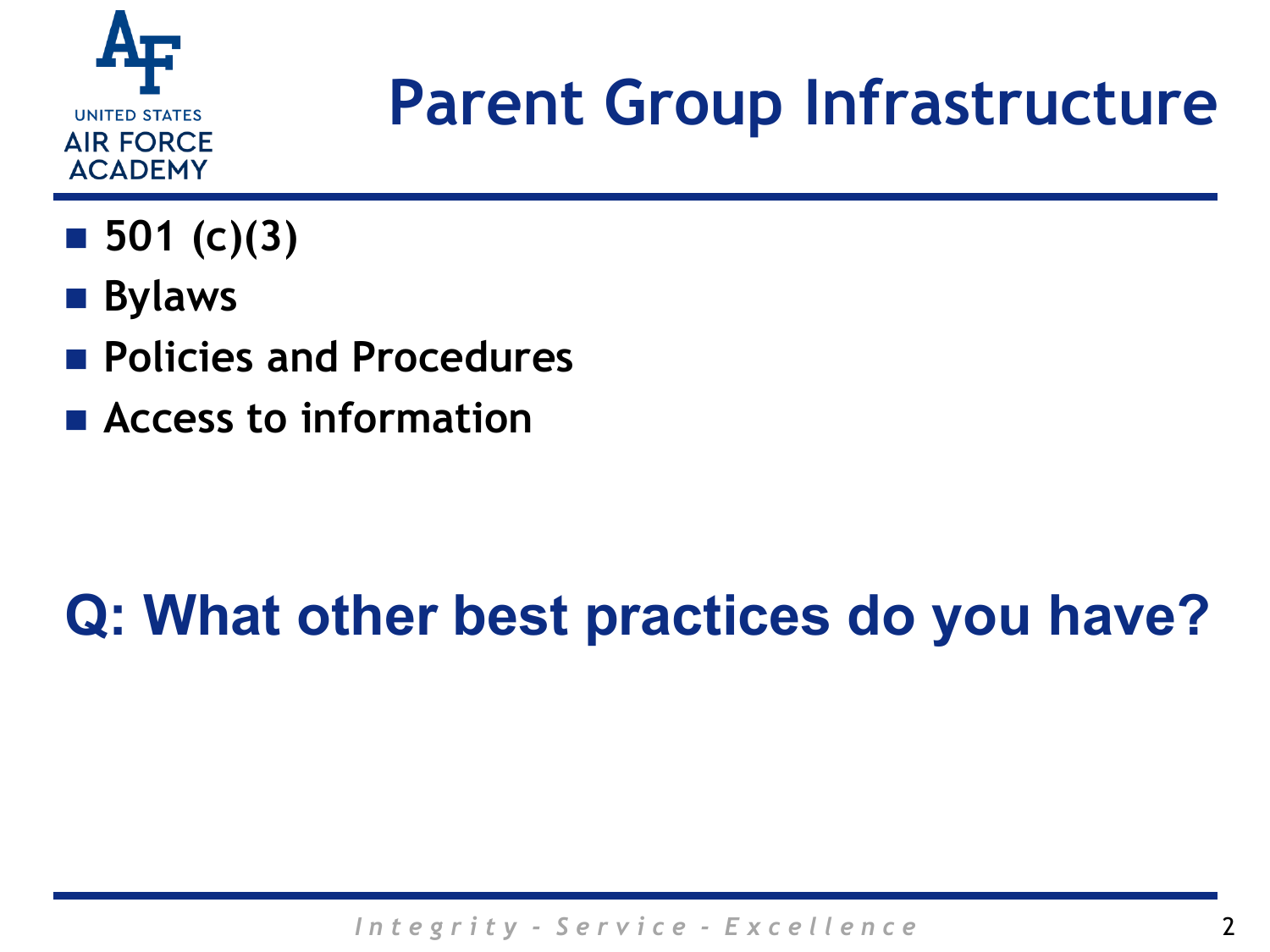

# **Regular Board Meetings**

#### **Plan for the coming year**

- **Set event dates**
- **Volunteers**

#### **Quarterly Board Meetings**

- **Time management**
- **Virtual or in person**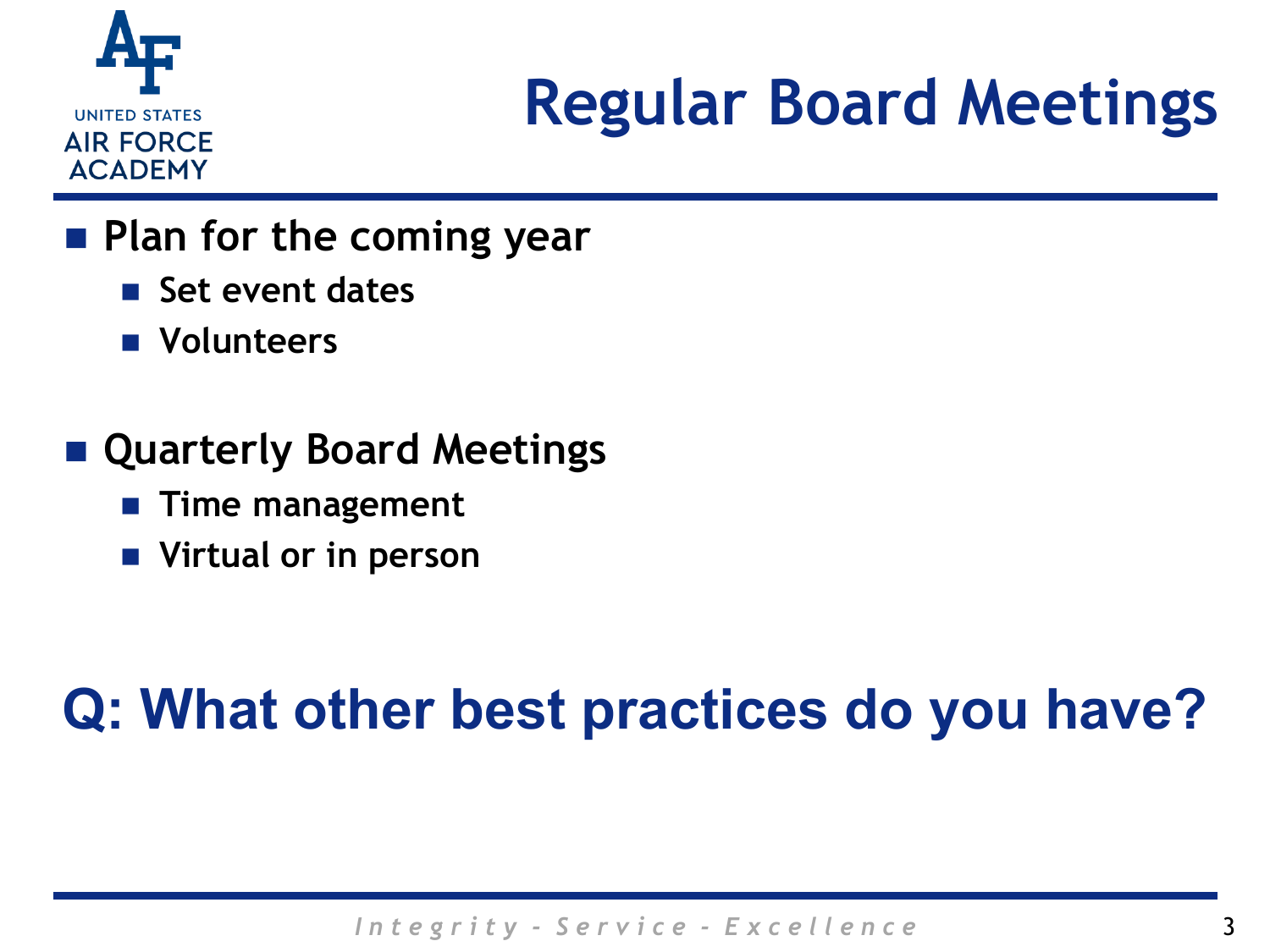

# **New Board and Officer Rotation**

- **Staggered Board** 
	- **Fresh ideas**
	- **Consistency with senior parent guidance**
		- **The incoming class learns from the Alumni Families and Senior Parents**
- **Hold Board elections earlier in the year** 
	- **Suggested February so new elected President can attend USAFA PCP Conference**
	- **Suggest new board members have time to shadow outgoing board members** 
		- **Encourage transparency**
		- **Set expectations**
		- **Share 'tribal knowledge' of duties**
		- **Training for incoming Board Members.**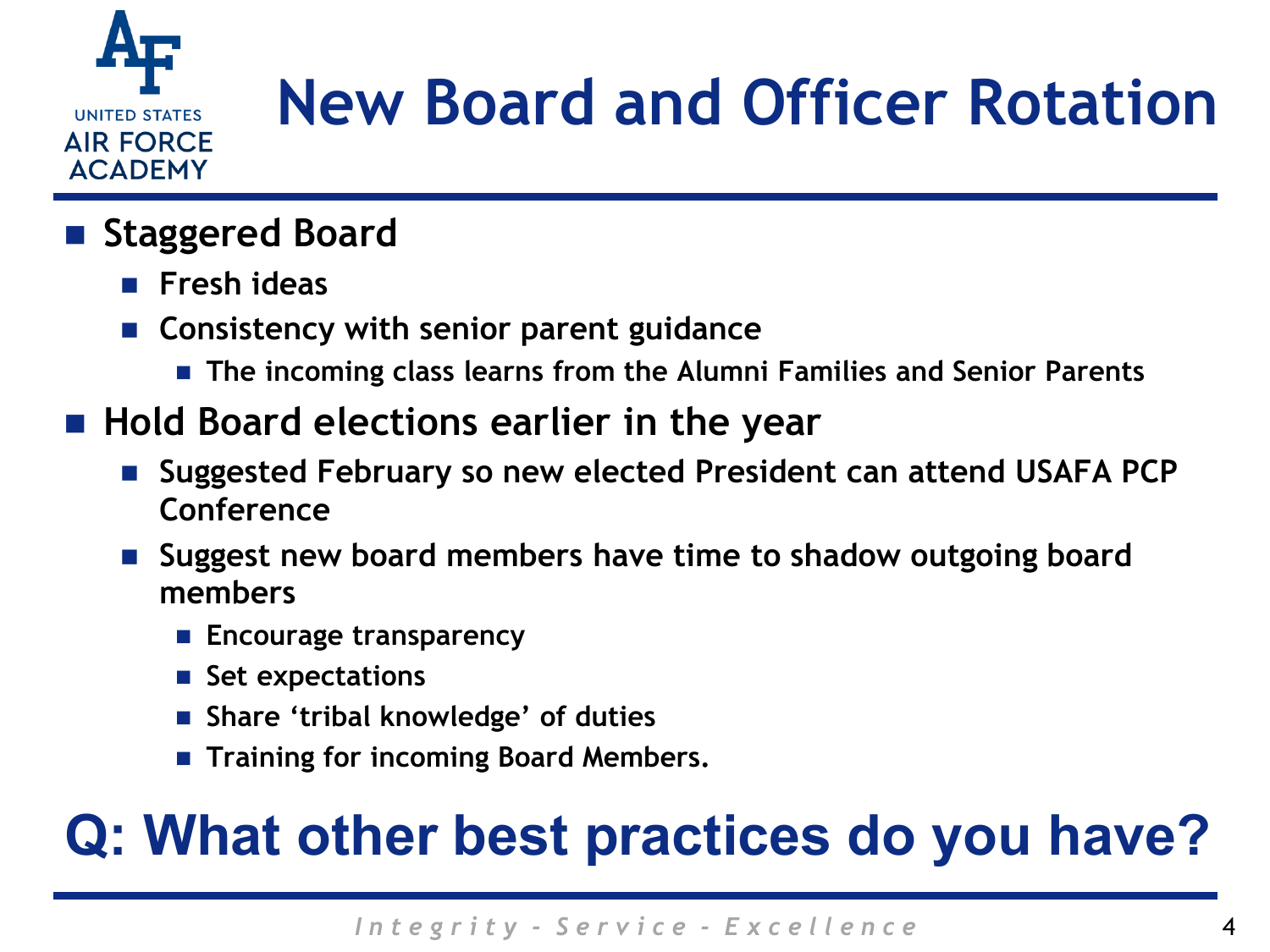

# **Regular Member Meetings**

- Local Venue, Member's House, Outdoor Venue, Virtual
- **Themed meeting** 
	- **Holidays**
		- **Food, décor, dress**
	- **Fun theme**
		- **Welcome back**
		- **Cook Off**
		- **Picnic**
- **Mentoring Gathering**
	- Senior cadets chat to incoming cadets
	- **Senior parents chat to new parents**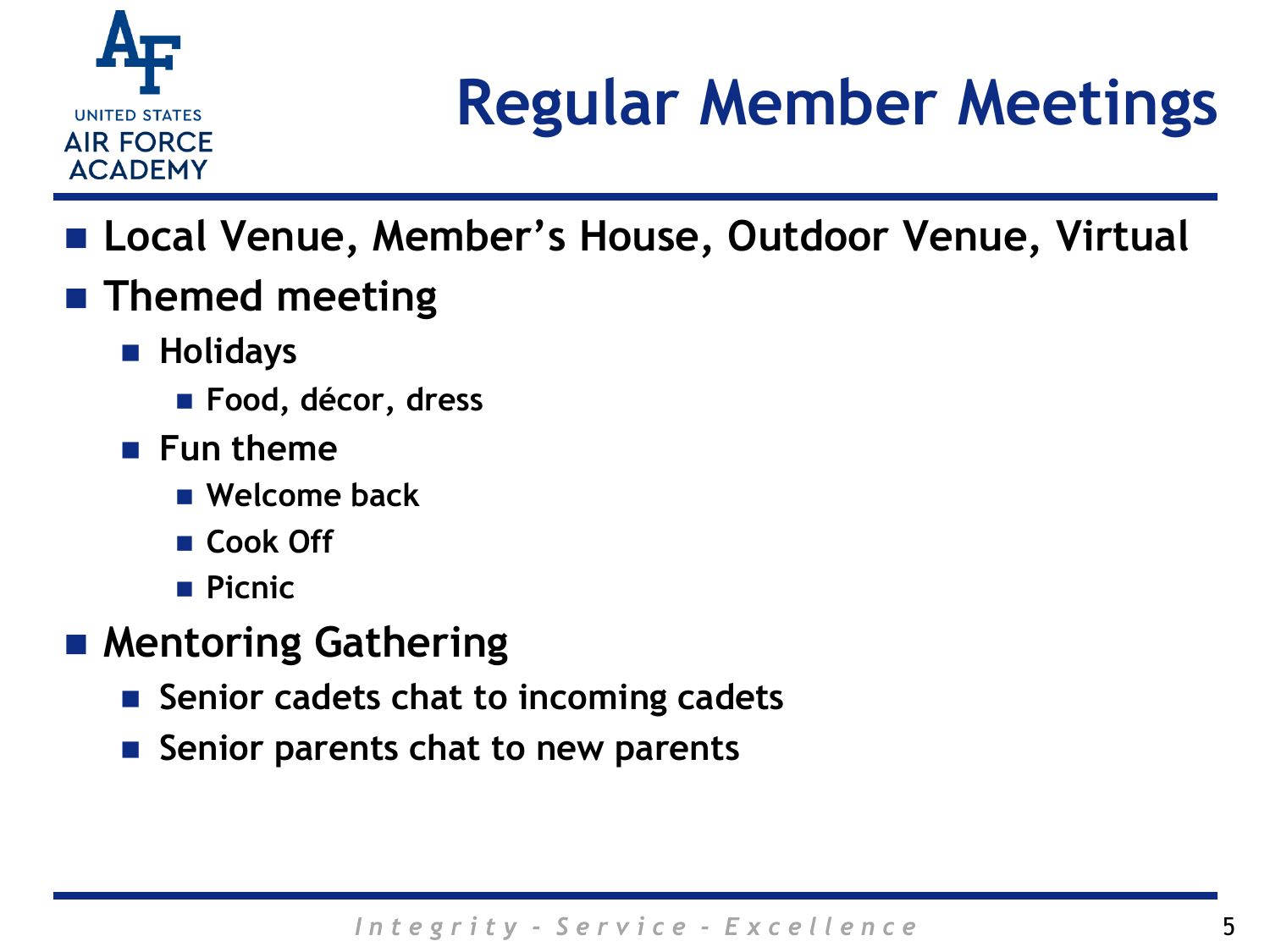

# **Special Events**

- **Packing Party (Cadet Care Packages)**
- **Recognition Boxes**
- **Graduation**
- Social Party
	- **Football Game**
	- **With other Service Academies**

### **Q: What other events do you organize?**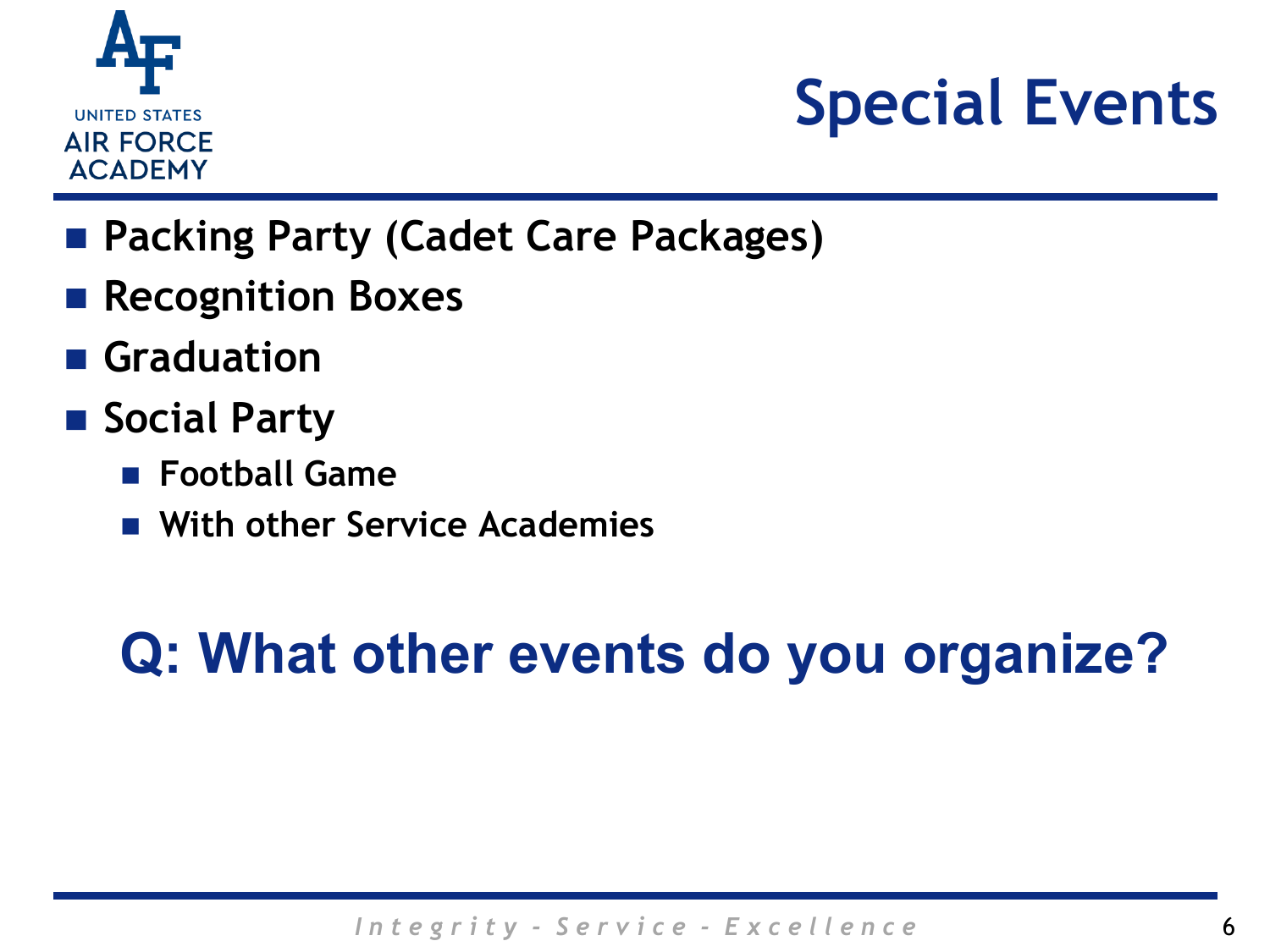

# **New Members**

#### **Recruitment/Retention**

- **Review list from USAFA Parent Liaison regularly**
- **Contact New Appointee Family**
	- **Email, call, text**
- **Hold New Appointee Brunch/Gathering**
- **New Parent Welcome meeting in July**

#### **Q: What other opportunities do you offer New Members?**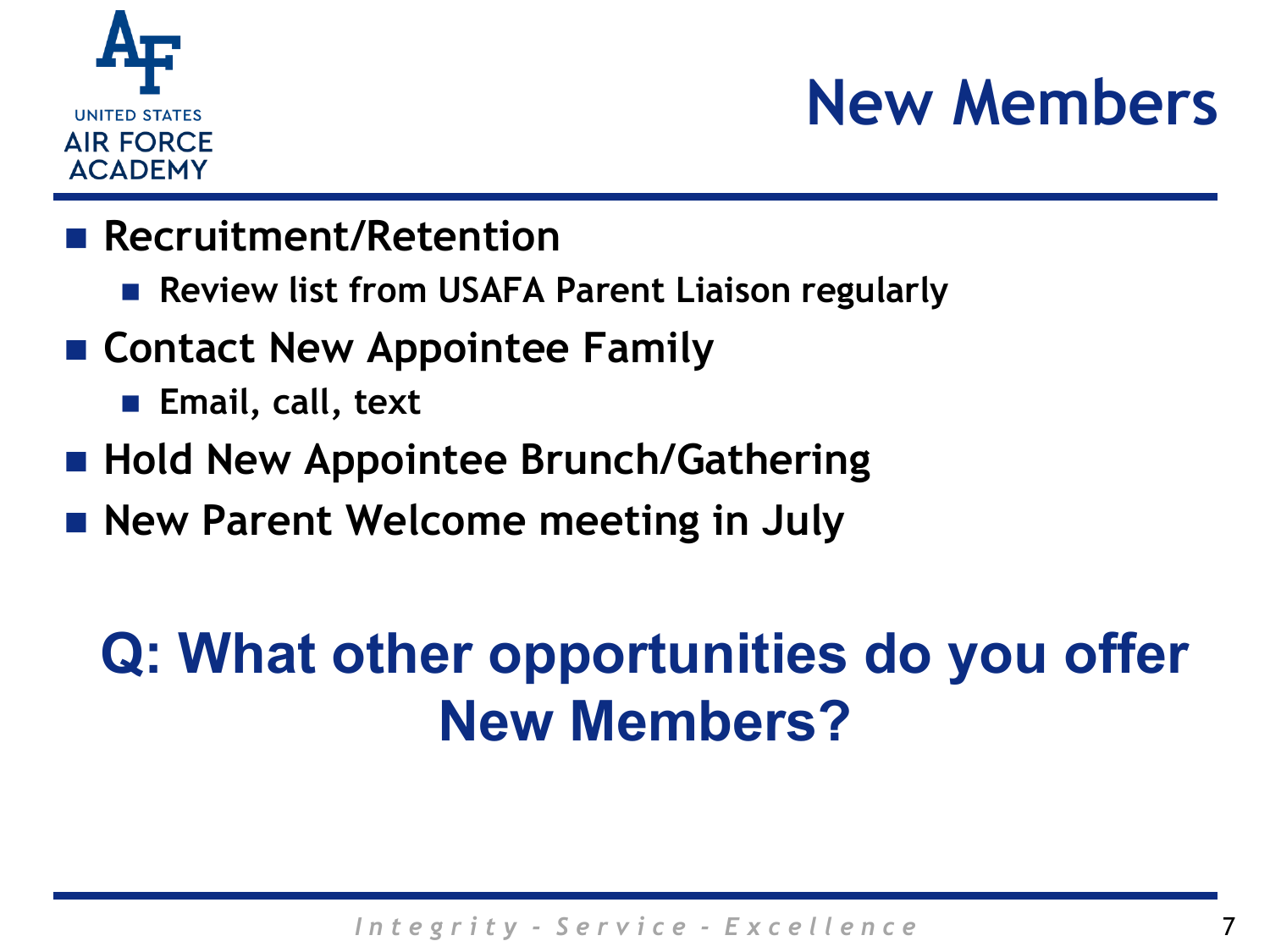

# **Social Media**

#### **Etiquette**

- **Facebook/Instagram**
	- **Admin good at social media**
	- **Share USAFA articles**
	- **Exents at USAFA/AOG/Local**
- **Website**
	- **AOG provide a free website platform**
	- **Admins to update site**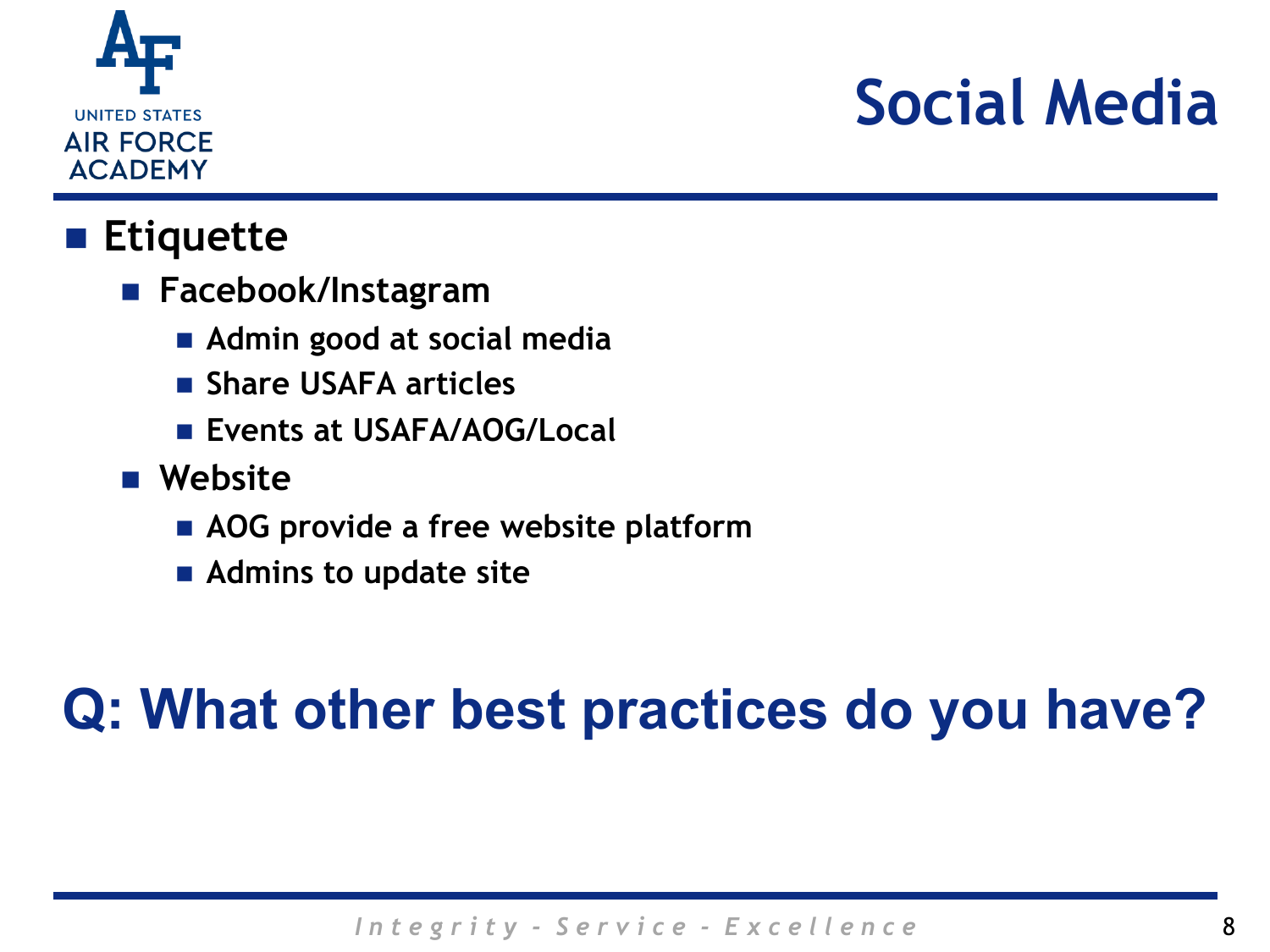



- **Be a staple in the community**
- **Liaise with local congressman/woman and senators**
- **Offer to be a resource for Academy night events**
	- **guest speaker**
	- **assisting with ALOs at the table**
	- **assist with logistics**
- **Be mindful of your actions/activities**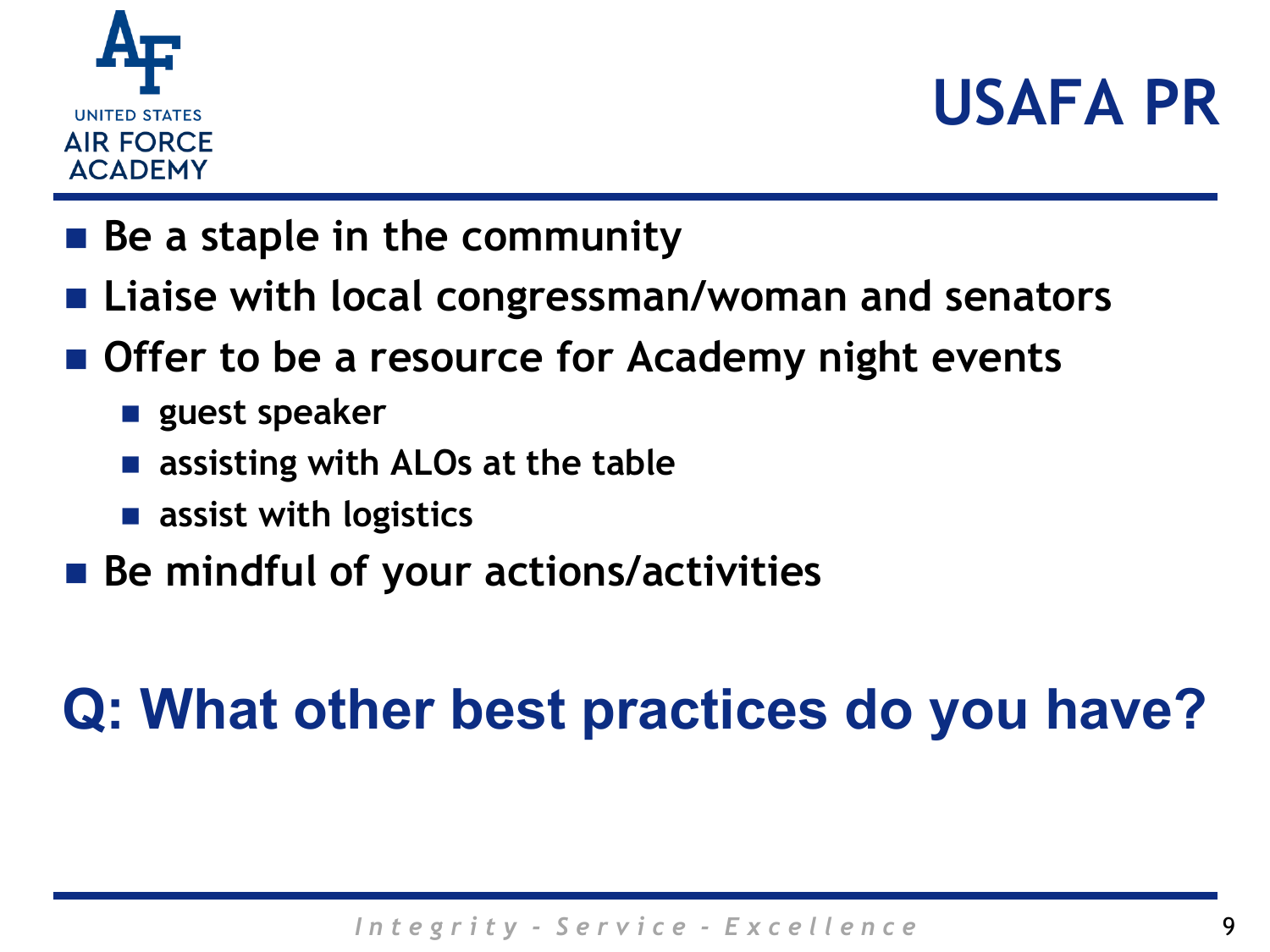

# **Fundraising**

- **Not main goal of group**
- **Support cadets**
- **E** Support USAFA
- **To host events**
- Morale packages
- **Squadron Treats**
- **Taste of Home**

#### **Q: What other fundraising ideas do you have?**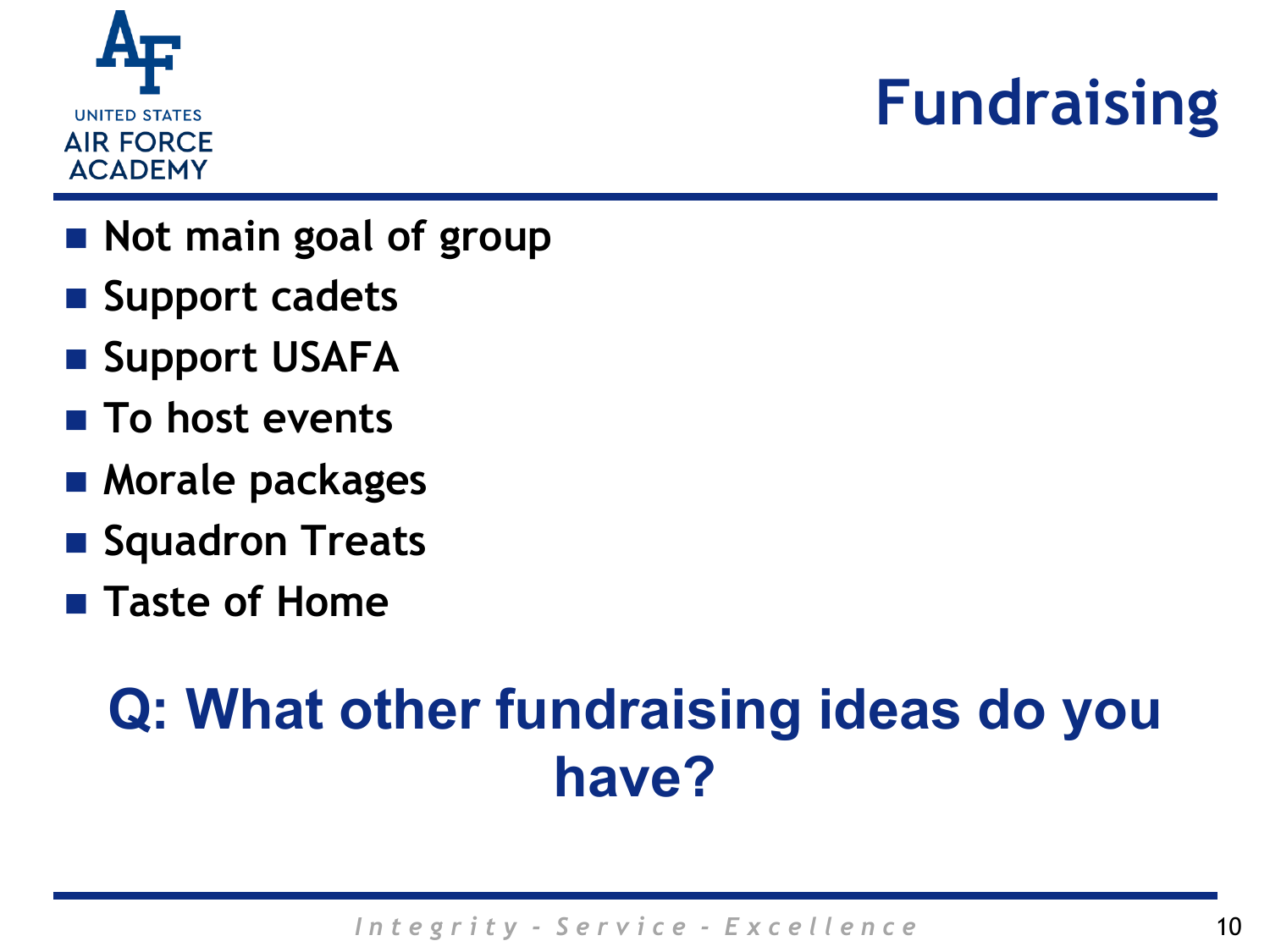



**Marie Nikovits – USAFA Parents' Liaison**

**Email: [usafa.ParentLiaison@afacademy.af.edu](mailto:usafa.parentliaison@afacademy.af.edu)**

**(719) 333-3828 or Toll Free: (877) 268-3383**

**Carrie Clancy - AOG Parent Program Liaison, Association of Graduates**

**Email: [carrie.clancy@aogusafa.org](mailto:carrie.clancy@aogusafa.org) (719)510-2484**

**Bill Preston – Director, Parent and Family Programs, Association of Graduates**

**Email: [bill.preston@aogusafa.org](mailto:bill.preston@aogusafa.org) (719)373-2050**

*I n t e g r i t y - S e r v i c e - E x c e l l e n c e* **Katrina Claydon – Member Engagement Specialist, Association of Graduates**